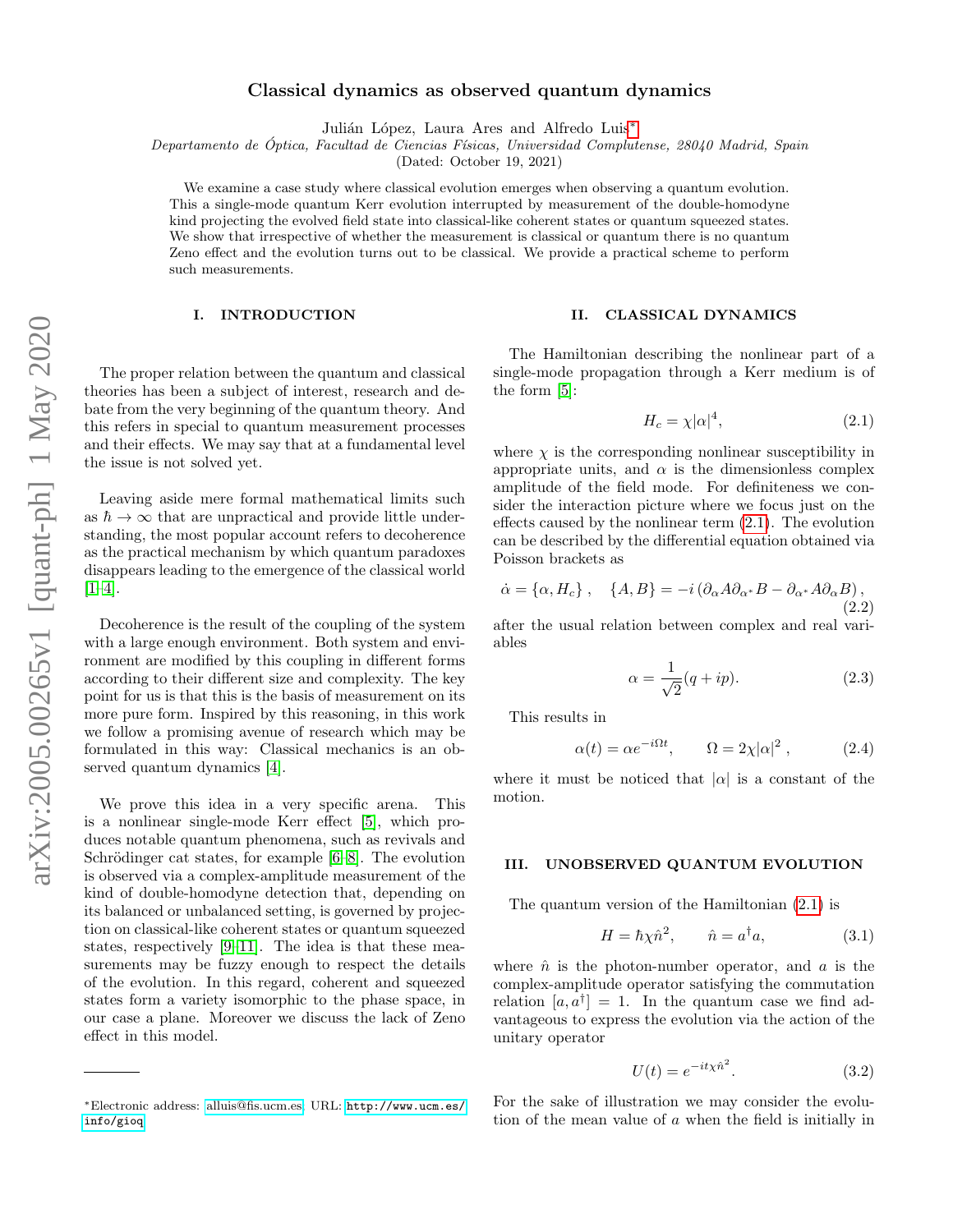

FIG. 1: Collapses and revivals on an unobserved Kerr evolution of the real part of  $\langle a \rangle$  as a function of  $\chi t$  for an initial coherent state with  $\alpha = 4$ .

a Glauber coherent state  $|\alpha\rangle$ , defined by the eigenvalue equation  $a|\alpha\rangle = \alpha|\alpha\rangle$  [\[12–](#page-7-7)[16\]](#page-7-8). The result is

$$
\langle a \rangle = \alpha e^{-2|\alpha|^2 \sin^2(\chi t)} e^{-i[\chi t + |\alpha|^2 \sin(2\chi t)]}.
$$
 (3.3)

In Fig. 1 we represent the evolution of the real part of  $\langle a \rangle$ for  $\alpha = 4$ , showing the structure of collapses and revivals as a consequence of the creation of Schrödinger cat states  $[6–8]$  $[6–8]$ .

## IV. OBSERVED QUANTUM EVOLUTION

### A. Measurement

In the following we may find convenient the decomposition of a in terms of quadrature operators  $\hat{q}$ ,  $\hat{p}$  as in Eq. [\(2.3\)](#page-0-2) satisfying the typical position-linear momentum commutation relation

$$
a = \frac{1}{\sqrt{2}}(\hat{q} + i\hat{p}), \quad [\hat{q}, \hat{p}] = i.
$$
 (4.1)

As a suitable measurement we will consider the projection on displaced states

$$
|z\rangle = D(z)|\psi\rangle, \qquad z = \begin{pmatrix} q \\ p \end{pmatrix}, \qquad (4.2)
$$

where  $D(z)$  is the displacement operator

<span id="page-1-2"></span>
$$
D(z) = e^{\alpha a^{\dagger} - \alpha^* a}, \tag{4.3}
$$

with the relation between complex and real variables in Eq. [\(2.3\)](#page-0-2), and  $|\psi\rangle$  can be in principle any state. For the whole procedure it is crucial that the state-labels, either in the vector form z or in the complex scalar  $\alpha$ , form a variety isomorphic to the phase space of the observed system. So the outcomes z can be regarded as an observation of the phase space.

If  $|\psi\rangle$  =  $|0\rangle$  is the vacuum state, then  $|z\rangle$  are Glauber coherent states universally considered as the most classical-like pure states [\[12–](#page-7-7)[15\]](#page-7-9). If  $|\psi\rangle$  is a squeezed vacuum state then  $|z\rangle$  are squeezed coherent states, and so clearly nonclassical [\[16\]](#page-7-8). So, this simple model includes projection on classical or nonclassical states. Moreover some other possibilities may be considered for  $|\psi\rangle$ . In any case, for simplicity we will always assume that

$$
\langle \psi | a | \psi \rangle = 0. \tag{4.4}
$$

We recall that for any  $|\psi\rangle$  the states  $|z\rangle$  provide a resolution of identity [\[17\]](#page-7-10)

<span id="page-1-3"></span>
$$
\frac{1}{2\pi} \int dz |z\rangle\langle z| = I,\tag{4.5}
$$

where  $dz = dqdp$ , and I is the identity.

### B. Process

For simplicity we consider that the initial sate belongs to this same measurement family  $|z\rangle$ , and will be denoted by  $|z_0\rangle$ . The quantum evolution from  $t = 0$  to t is interrupted N times at times  $t_j = j\tau, j = 1, 2, \ldots N$ , to perform a measurement whose effect is the projection of the system state on some vector  $|z_i\rangle$ . So we have a series of N continuous evolution during a time  $\tau$  governed by the action of the unitary operator interrupted by N sudden jumps from  $U(\tau)|z_i\rangle$  to  $|z_{i+1}\rangle$ .

The fundamental quantity regarding the observed evolution is the conditional probability

<span id="page-1-0"></span>
$$
p(z_{j+1}|z_j) = \frac{1}{2\pi} | \langle z_{j+1} | U(\tau) | z_j \rangle |^2.
$$
 (4.6)

This defines a quantum trajectory represented by a series of measurement results  $z_0, z_1, z_2, \ldots$  that occur with probability

$$
p(z_1,... z_N) = p(z_N|z_{N-1})p(z_{N-1}|z_{N-2})\cdots p(z_1|z_0).
$$
\n(4.7)

This is a Markovian process as far as there is no memory, this is, the transition probability from  $z_j$  to  $z_{j+1}$  does not depend on the preceeding results  $z_{j-1}, z_{j-2}, \ldots$ 

In most situations we will no interested in keeping track of the intermediate results, being just interested in the final distribution for the last outcome  $z = z<sub>N</sub>$  after a total evolution time  $t = N\tau$ , which is

<span id="page-1-1"></span>
$$
p_N(z|z_0) = \int d^2 z_1 \cdots d^2 z_{N-1} p(z|z_{N-1}) \cdots p(z_1|z_0).
$$
\n(4.8)

Roughly speaking, we may imagine that the result is some random deviation from a mean drift caused by the Hamiltonian part of the evolution. The fundamental question to be addressed here is whether this drift resembles the classical evolution or not, and if so, which is the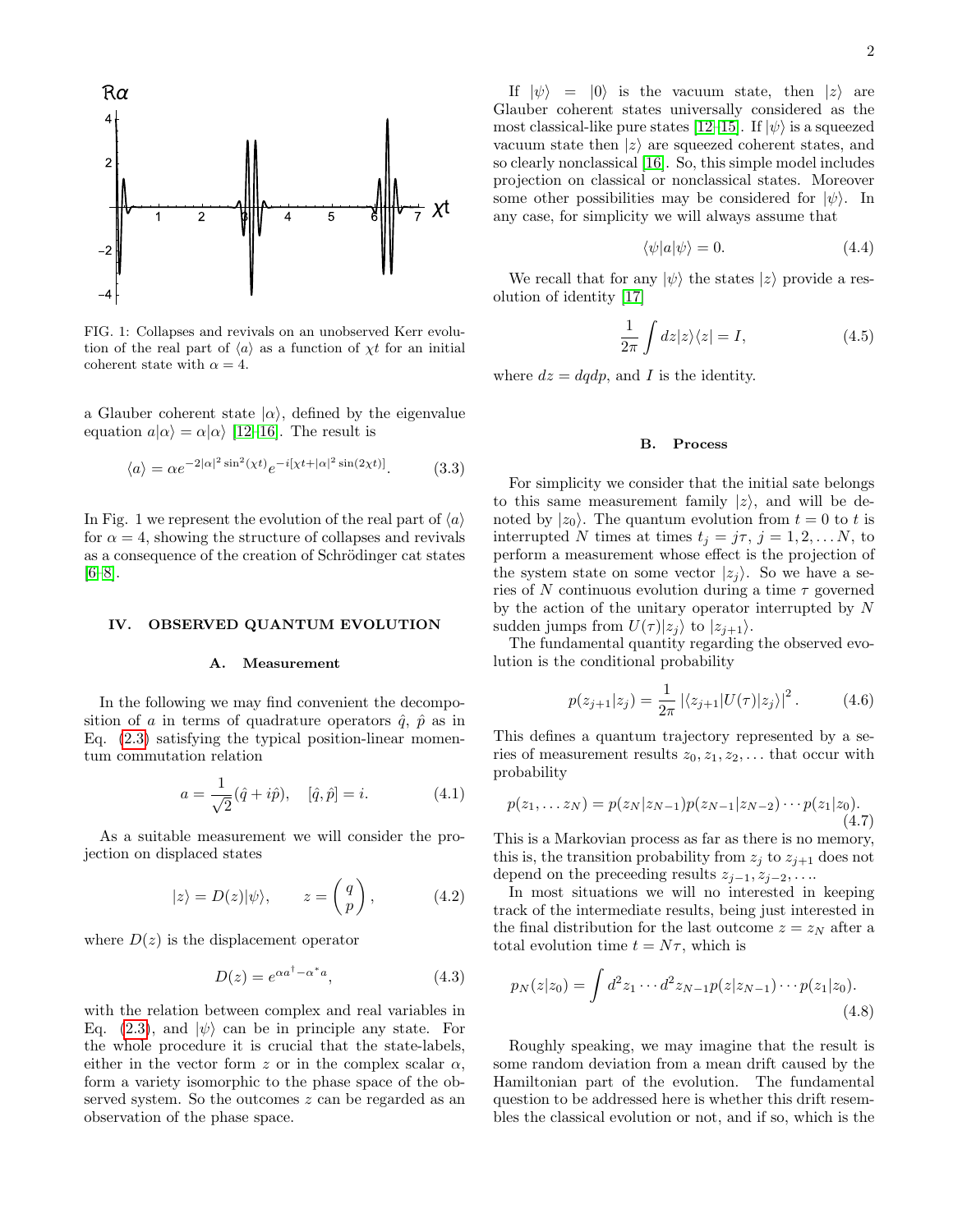particular effect of the measurement. We will also pay attention to examine whether there is any difference between measurements projecting on classical or quantum states, i. e., between quantum or classical measurements [\[18\]](#page-7-11).

### C. Linear approximation

Any progress along this line involves the computation of the transition probability  $p(z_{j+1}|z_j)$  in Eq. [\(4.6\)](#page-1-0). This is in general rather awkward unless some suitable approximations might be made. Here we are going to consider that when  $\tau \to 0$  we can approximate  $U(\tau)$  by a linear transformation, this is

<span id="page-2-0"></span>
$$
U^{\dagger}(\tau)\hat{z}U(\tau) \simeq M(\tau)\hat{z}, \qquad \hat{z} = \begin{pmatrix} \hat{q} \\ \hat{p} \end{pmatrix}, \tag{4.9}
$$

where  $M(\tau)$  is a symplectic matrix,

$$
M^T \Omega M = \Omega, \qquad \Omega = \begin{pmatrix} 0 & 1 \\ -1 & 0 \end{pmatrix}, \tag{4.10}
$$

and the superscript  $T$  denotes matrix transposition. This condition on  $M$  grants the preservation of the commutation relations, or, equivalently, the Poisson brackets in the classical domain.

For our Kerr evolution this approximation is valid when we consider not too quantum and intense enough fields, so that  $\bar{n} \gg 1$  and  $\Delta n / \bar{n} \ll 1$ . This allows us to approximate  $\hat{n}^2$  by

<span id="page-2-4"></span>
$$
\hat{n}^2 \approx \bar{n}^2 + 2\bar{n}(\hat{n} - \bar{n}) + \dots \approx 2\bar{n}\hat{n} - \bar{n}^2, \qquad (4.11)
$$

where  $\bar{n}$  is the mean number of photons of the initial state, that is a constant of the motion of the Kerr evolution. So, for our purposes we have

$$
U(\tau) \simeq e^{-2i\chi \bar{n}\tau \hat{n}},\tag{4.12}
$$

and the associated symplectic matrix is

<span id="page-2-1"></span>
$$
M(\tau) = \begin{pmatrix} \cos(\Omega \tau) & \sin(\Omega \tau) \\ -\sin(\Omega \tau) & \cos(\Omega \tau) \end{pmatrix},
$$
 (4.13)

where

<span id="page-2-2"></span>
$$
\Omega = 2\chi \bar{n}.\tag{4.14}
$$

Note that Eqs.  $(4.9)$ ,  $(4.13)$ , and  $(4.14)$  are fully equivalent to the  $\Omega$  in the classical evolution [\(2.4\)](#page-0-3) after Eq.  $(2.3).$  $(2.3).$ 

# D. Observed evolution via measurement on classical and nonclassical states

Next we analyze the effect of the measurements. The basic transition probability [\(4.6\)](#page-1-0) can be computed using the Wigner-function representation [\[16,](#page-7-8) [21\]](#page-7-12). This is because of two key properties of Wigner functions: i) Under linear transformations Wigner functions transform as a classical probability distribution by a simple transformation of arguments, say that for the transformation [\(4.9\)](#page-2-0) we have

<span id="page-2-3"></span>
$$
W(z;t) = W\left[M^{-1}(\tau)z;0\right].
$$
 (4.15)

This includes as well displacements  $D(z)$  so the Wigner functions of the vectors  $|z_{i+1}\rangle$  and  $U(\tau)|z_i\rangle$  in Eq. [\(4.6\)](#page-1-0) are, respectively,

$$
W(z - z_{j+1}),
$$
  $W[M^{-1}(\tau)z - z_j],$  (4.16)

where  $W(z)$  is the Wigner function of the state  $|\psi\rangle$ . ii) The scalar product of vectors can be computed by the overlap of their Wigner functions, i. e.,

$$
|\langle \varphi | \psi \rangle|^2 = 2\pi \int dz W_{\varphi}(z) W_{\psi}(z). \tag{4.17}
$$

Therefore the transition probability [\(4.6\)](#page-1-0) can be expressed as

$$
p(z_{j+1}|z_j) = \int dz W(z - z_{j+1}) W \left[ M^{-1}(\tau) z - z_j \right],
$$
\n(4.18)

so we are ready to compute  $p(z|z_0)$  via the chain in Eq. [\(4.8\)](#page-1-1). To this end we prove by induction the following theorem:

<span id="page-2-5"></span>
$$
p_N(z|z_0) = W_N \left[ M^{-N}(\tau) z - z_0 \right], \tag{4.19}
$$

where  $W_N(z)$  are functions to be determined. The key point of the theorem is that the complete dependence on the initial  $z_0$  and final z phase-space-like coordinates is exclusively of the form  $M^{-N}(\tau)z - z_0$ , which is precisely the classical evolution [\(4.15\)](#page-2-3) as far as

$$
M^N(\tau) = M(N\tau) = M(t),\tag{4.20}
$$

which is specially clear regarding the Kerr case in Eq. [\(2.4\)](#page-0-3). The difference with the classical case is the change of the functional form  $W_N(z)$  with the number of measurements N.

So we begin with the first link in the chain [\(4.8\)](#page-1-1), this is [\(4.6\)](#page-1-0),

$$
p(z_1|z_0) = \int dz W(z - z_1)W(M^{-1}z - z_0), \qquad (4.21)
$$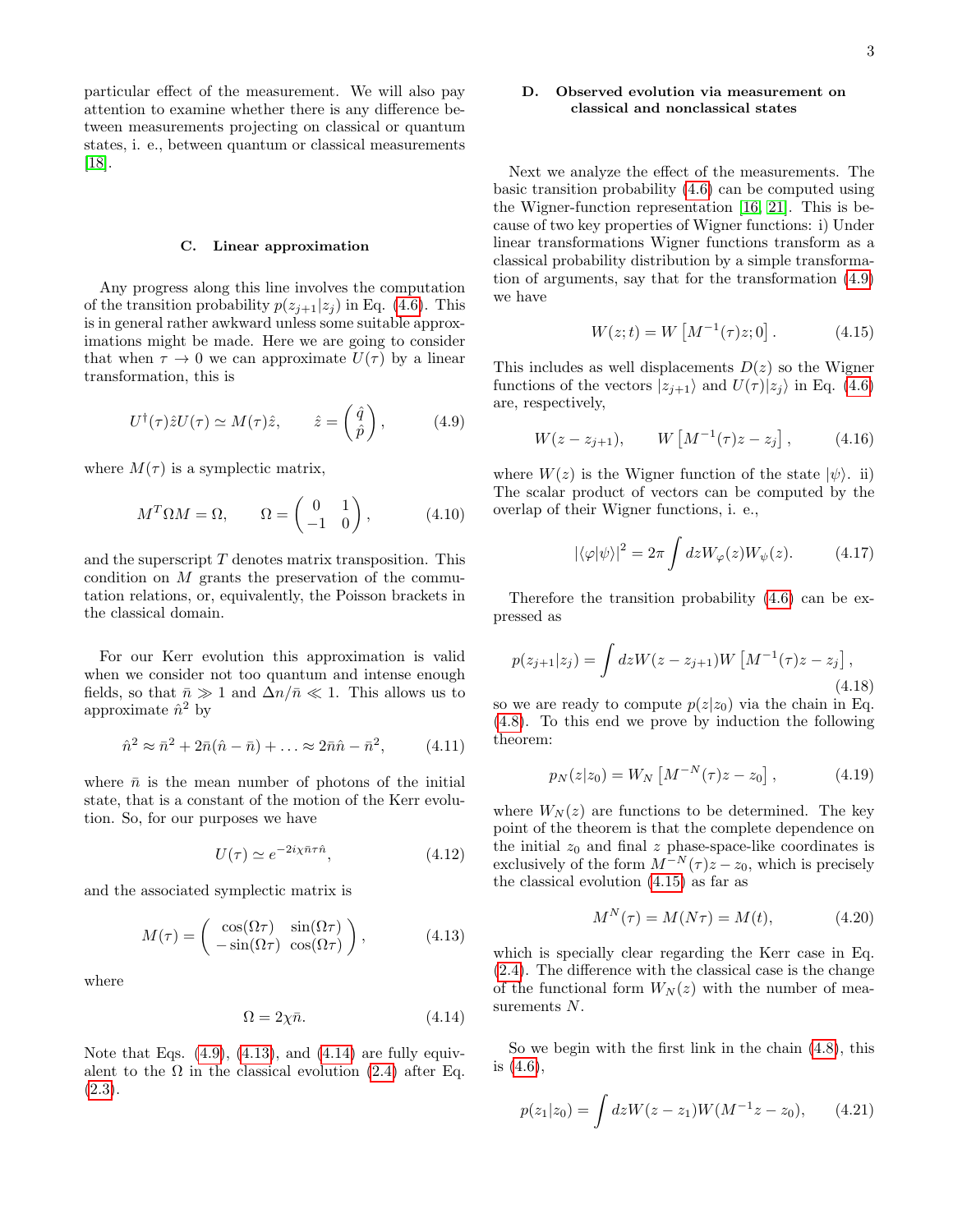and for simplicity we skip the dependence on  $\tau$ . We perform the unit-Jacobian change of variables  $z' = z - z_1$  to get

$$
p(z_1|z_0) = \int dz' W(z') W \left( M^{-1} z_1 - z_0 + M^{-1} z' \right),\tag{4.22}
$$

which proves that  $p(z_1|z_0)$  depends on  $z_1$  and  $z_0$  just on the form  $M^{-1}z_1 - z_0$ . For definiteness let us define the function

<span id="page-3-0"></span>
$$
W_1(z) = \int dz' W(z') W (z + M^{-1} z') \tag{4.23}
$$

so that

$$
p(z_1|z_0) = W_1 \left( M^{-1} z_1 - z_0 \right). \tag{4.24}
$$

To proceed via induction now we assume that after  $j$ measurements  $p_i(z_i | z_0)$  is of the form

$$
p_j(z_j|z_0) = W_j(M^{-j}z_j - z_0), \qquad (4.25)
$$

and we have to demonstrate that  $p_{j+1}(z_{j+1}|z_0)$  fulfills the theorem. We begin with

$$
p_{j+1}(z_{j+1}|z_0) = \int dz_j p(z_{j+1}|z_j) p_j(z_j|z_0), \qquad (4.26)
$$

so that

$$
p_{j+1}(z_{j+1}|z_0) = \int dz_j W_1(M^{-1}z_{j+1} - z_j)W_j(M^{-j}z_j - z_0),
$$
\n(4.27)

that after the unit-Jacobian change of variables

$$
z' = M^{-1}z_{j+1} - z_j, \qquad z_j = M^{-1}z_{j+1} - z', \quad (4.28)
$$

becomes

$$
p_{j+1}(z_{j+1}|z_0) = \int dz' W_1(z') W_j \left[ M^{-j} \left( M^{-1} z_{j+1} - z' \right) - z_0 \right]
$$
\n(4.29)

which clearly shows that  $p_{j+1}(z_{j+1}|z_0)$  depends on  $z_{j+1}$ and  $z_0$  just on the form  $M^{-(j+1)}z_{j+1} - z_0$ 

$$
p_{j+1}(z_{j+1}|z_0) = W_{j+1}\left(M^{-(j+1)}z_{j+1} - z_0\right). \tag{4.30}
$$

This satisfies the theorem simply defining

<span id="page-3-1"></span>
$$
W_{j+1}(z) = \int dz' W_1(z') W_j (z - M^{-j} z'). \qquad (4.31)
$$

This completes the proof.

This includes classical as well as nonclassical measurements since the states  $|z\rangle$  can represent classical-like coherent states, as well as clearly nonclassical states such as arbitrary squeezed states, or even displaced number states or many other sophisticated nonclassical states.

The differences regarding particular choices of  $|\psi\rangle$ means a different structure for the fluctuations around the classical trajectory represented by  $W_N(z)$ . This is the factor that includes the nonclassical features of the measurement, as far as such fluctuations are of quantum origin.

### E. Gaussian states

Next we may proceed computing explicitly the function  $W_N(z)$  in the case of squeezed coherent states, where we can take advantage of the fact that the Wigner function of  $|\psi\rangle$  is a Gaussian, which by hypothesis is centered at the origin, say

<span id="page-3-2"></span>
$$
W(z) = \frac{1}{2\pi\sqrt{\det C}} e^{-z^T C^{-1}z/2}, \qquad C = \frac{1}{2} \begin{pmatrix} e^{2r} & 0\\ 0 & e^{-2r} \end{pmatrix},
$$
\n(4.32)

where  $r$  is a compression parameter. After the convolu-tions in Eqs. [\(4.23\)](#page-3-0) and [\(4.31\)](#page-3-1) it is clear that all  $W_i(z)$ are Gaussians centered at the origin, say

<span id="page-3-5"></span>
$$
W_j(z) = \frac{1}{2\pi\sqrt{\det C_j}} e^{-z^T C_j^{-1} z/2},
$$
 (4.33)

where  $C_j$  is the corresponding covariance matrix

$$
C_j = \int dz \, zz^T W_j(z). \tag{4.34}
$$

Let us derive a recursive relation for  $C_j$ . Starting from Eq. [\(4.31\)](#page-3-1), and after a tricky change of variables of the form  $z'' = z - M^{-j}z'$  we get in few steps to

$$
C_{j+1} = C_j + M^{-j} C_1 \left( M^{-j} \right)^T, \tag{4.35}
$$

that leads to

,

<span id="page-3-3"></span>
$$
C_N = \sum_{j=0}^{N-1} M^{-j} C_1 \left( M^{-j} \right)^T.
$$
 (4.36)

To simplify calculus we may take into account that we are interested in the limit  $\tau \to 0$  so that the above sum might be approximated by an integral

<span id="page-3-4"></span>
$$
C_N = \sum_{j=0}^{N-1} M^{-j} C_1 \left( M^{-j} \right)^T \simeq \frac{1}{\tau} \int_0^t dt' M(-t') C_1 M^T(-t'),
$$
\n(4.37)

where we have used that  $M^{-1}(t) = M(-t)$ . Since  $t = N\tau$ , we have  $C_N \propto N$  and uncertainty around the classical trajectory grows with the number of measurements.

It might be interesting to examine the properties of the noise added by the observation. This may be estimated from  $C_N$  via  $\det C_N$  which is the Robertson– Schrödinger form of phase-space uncertainty relations, being det  $C_N = 1/4$  the quantum limit satisfied equally by coherent and squeezed states as minimum uncertainty states.

In the case of a classical-like measurement given by projection on Glauber coherent states, this is  $r = 0$  in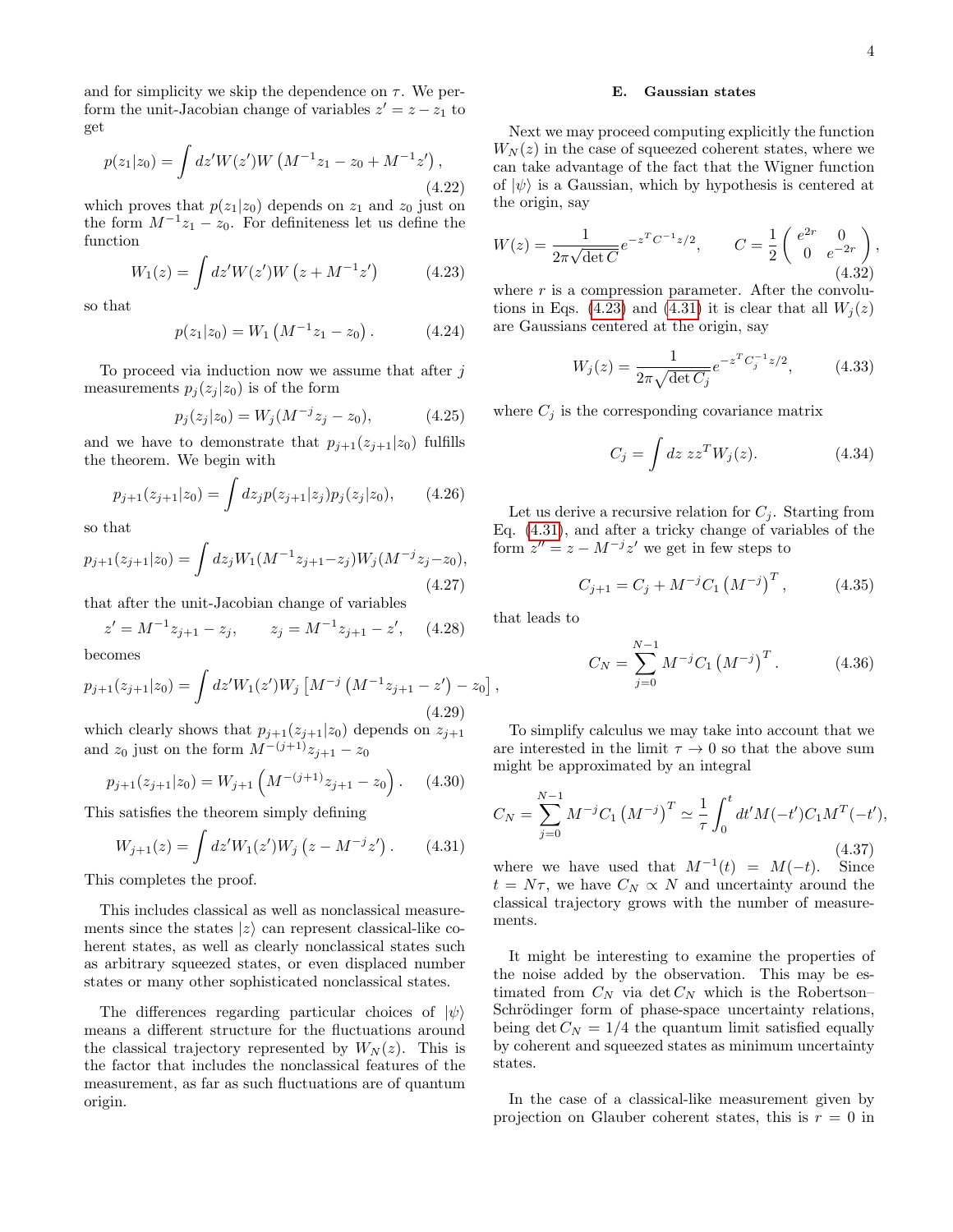Eq. [\(4.32\)](#page-3-2), so that  $C = I/2$ , where I is the  $2 \times 2$  identity. Then we get that  $C_1 = I$  so after Eq. [\(4.36\)](#page-3-3) we readily obtain

<span id="page-4-0"></span>
$$
C_N = NI,\t(4.38)
$$

This shows clearly that the only effect of the observation is to increase the quantum uncertainty around the clas-

$$
C_1 = \begin{pmatrix} \cosh(2r) + \cos^2(\Omega \tau) \sinh(2r) & \frac{1}{2}\sin(2\Omega \tau) \\ \frac{1}{2}\sin(2\Omega \tau) \sinh(2r) & \cosh(2r) - \cos^2(2r) \end{pmatrix}
$$

With this  $C_N$  in Eq. [\(4.36\)](#page-3-3) and its determinant can be computed analytically in all cases, although it leads to expressions too long to be useful. Fortunately, in some meaningful limits suitable approximations can be derived. We consider two limits. On the one hand  $\Omega \tau \ll 1$ , which is consistent with the linear approximation  $(4.11)$ . On the other hand, we are interested in the limit  $\Omega t \gg 1$ so that the Hamiltonian evolution has time to develop itself. Combining  $\Omega \tau \ll 1$  and  $\Omega t \gg 1$  implies  $N \gg 1$ . In this case the leading term of the exact [\(4.36\)](#page-3-3) gives

$$
\det C_N = N^2 \cosh^2(2r),\tag{4.40}
$$

which coincides with the integral approximation in Eq. [\(4.37\)](#page-3-4). We get that the uncertainty increases with regard to the classical like observation in a factor depending on the compression parameter, in agreement with the quantum origin of these fluctuations.

### V. IMPLEMENTATION OF THE MEASUREMENT

For completeness let us present a practical scheme for the proposed measurement following classic proposals on the subject [\[19,](#page-7-13) [20\]](#page-7-14). We focus on the case where  $|z\rangle$ are coherent states  $a|z\rangle = \alpha|z\rangle$  where  $\alpha$  is in Eq. [\(4.3\)](#page-1-2). Nevertheless, the analysis is equally valid for the squeezed case simply replacing throughout a by b and  $\alpha$  by  $\beta$ , being

$$
b = \cosh ra - \sinh ra^{\dagger}, \qquad \beta = \cosh r\alpha - \sinh r\alpha^*, \tag{5.1}
$$

for some suitably defined r and  $\alpha$ , since we have

$$
b|z\rangle = \beta|z\rangle. \tag{5.2}
$$

The procedure is schematized in Fig. 2. Let us couple the system variable  $a$  with some variable  $P$  of some auxiliary system that will receive via the coupling the information about a. More specifically our coupling will produce a transformation  $\hat{V}$  in the joint system and auxiliary variables of the form:

$$
\hat{V}|\phi_s\rangle|\phi_s\rangle = e^{-i\left(aP^\dagger + a^\dagger P\right)}|\phi_s\rangle|\phi_a\rangle,\tag{5.3}
$$

sical trajectory in a way proportional to the number of measurements N.

In the particular case of measurements performed on displaced squeezed states, i. e.,  $r \neq 0$  in Eq. [\(4.32\)](#page-3-2) we get

$$
\frac{\frac{1}{2}\sin(2\Omega\tau)\sinh(2r)}{\cosh(2r)-\cos^2(\Omega\tau)\sinh(2r)}.
$$
\n(4.39)



FIG. 2: Scheme illustrating the measurement process.

where  $|\phi_s\rangle$  and  $|\phi_a\rangle$  are the pre-measurement states of the system and auxiliary variables.We assume that  $[P, P^{\dagger}] = 0$  so we can use the disentangling formula of Baker, Campbell and Hausdorff

$$
e^{-i\left(aP^{\dagger}+a^{\dagger}P\right)} = e^{-iaP^{\dagger}}e^{-ia^{\dagger}P}e^{P^{\dagger}P/2},\tag{5.4}
$$

and then

$$
\hat{V}|\phi_s\rangle|\phi_a\rangle = e^{-iaP^{\dagger}}e^{-ia^{\dagger}P}|\phi_s\rangle e^{P^{\dagger}P/2}|\phi_a\rangle. \tag{5.5}
$$

We suitably insert the resolution of the identity [\(4.5\)](#page-1-3)

$$
\hat{V}|\phi_s\rangle|\phi_a\rangle = \frac{1}{2\pi} \int dz e^{-iaP^{\dagger}}|z\rangle\langle z|e^{-ia^{\dagger}P}|\phi_s\rangle e^{P^{\dagger}P/2}|\phi_a\rangle, \tag{5.6}
$$

and then we use that  $a|z\rangle = \alpha|z\rangle$  and its Hermitian conjugate to get after rearranging factors

$$
\hat{V}|\phi_s\rangle|\phi_a\rangle = \frac{1}{2\pi} \int dz \langle z|\phi_s\rangle|z\rangle e^{-i(\alpha P^\dagger + \alpha^* P)} e^{P^\dagger P/2}|\phi_a\rangle,
$$
\n(5.7)

that can be also expressed as

$$
\hat{V}|\phi_s\rangle|\phi_a\rangle = \frac{1}{2\pi} \int dz \langle z|\phi_s\rangle|z\rangle|\phi_a(z)\rangle, \tag{5.8}
$$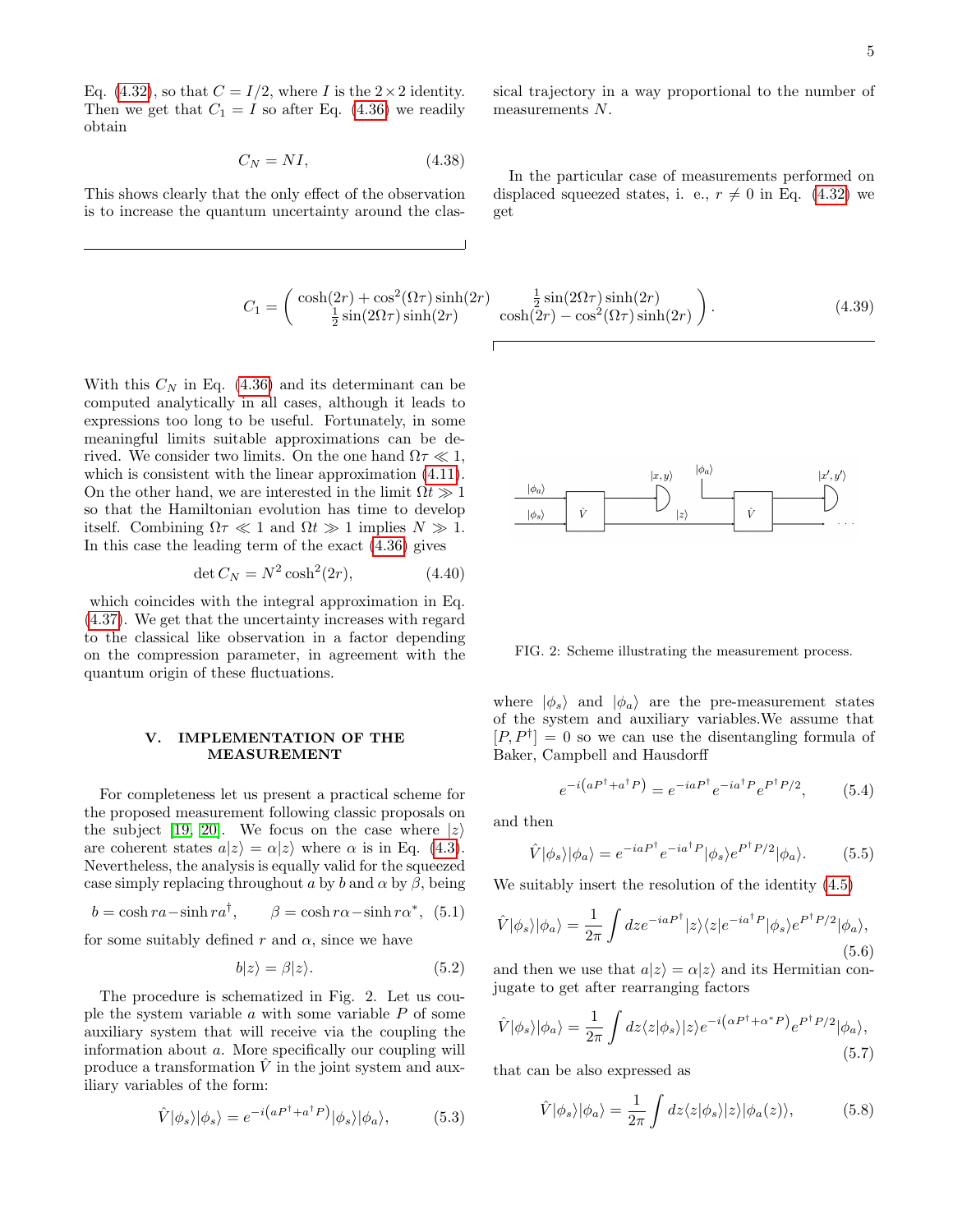being

$$
|\phi_a(z)\rangle = e^{-i(\alpha P^\dagger + \alpha^* P)} e^{P^\dagger P/2} |\phi_a\rangle.
$$
 (5.9)

If the measurement is good then the states  $|\phi_a(z)\rangle$  will be clearly distinguishable for different values of z so that a suitable measurement on the auxiliar degrees of freedom will reveal a particular z so the system state will be projected to the corresponding  $|z\rangle$  with probability proportional to  $|\langle z|\phi_s\rangle|^2$ . So our proposal works and we just finish by presenting the measurement to be performed on the auxiliary space.

For example let us decompose P as  $P = (P_x + iP_y)$ √ 2 being  $P_{x,y}$  two independent linear momentum operators acting on independent Hilbert spaces with the associated position operators X, Y such that  $[X, P_x] = [Y, P_y] = i$ and  $[P_x, P_y] = [X, Y] = [X, Py] = [Y, P_x] = 0$ , being  $|x, y\rangle$ ,  $|p_x, p_y\rangle$  the corresponding eigenstates with

$$
\langle x, y | p_x, p_y \rangle = \frac{1}{2\pi} e^{i(p_x x + p_y y)}.
$$
 (5.10)

Since linear momentum generates position translations the proper measurement in the auxiliary space is the measurement of the pair X, Y. So let us compute  $\langle x, y | \phi_a(z) \rangle$ to find the reduced state in the system state and its probability. Besides  $\alpha = (q + ip)/\sqrt{2}$  we will use that

$$
\alpha P^{\dagger} + \alpha^* P = q P_x + p P_y, \quad P^{\dagger} P = \frac{1}{2} \left( P_x^2 + P_y^2 \right). \tag{5.11}
$$

In  $\langle x, y | \phi_a(z) \rangle$  we insert a suitable resolution of the identity in momentum representation

$$
\langle x, y | \phi_a(z) \rangle = \int dp_x dp_y \langle x, y | p_x, p_y \rangle e^{-i(qp_x + pp_y)} \times e^{(p_x^2 + p_y^2)/4} \langle p_x, p_y | \phi_a \rangle.
$$
\n(5.12)

Finally, as auxiliary state  $|\phi_a\rangle$  let us consider a Gaussian state with the following wave function in momentum representation

$$
\langle p_x, p_y | \phi_a \rangle = \frac{1}{\sqrt{2\pi}} e^{-\left(p_x^2 + p_y^2\right)/4},\tag{5.13}
$$

that after a little algebra leads to

$$
\langle x, y | \phi_a(z) \rangle = \sqrt{2\pi} \delta (q - x) \delta (p - y). \tag{5.14}
$$

Therefore, the reduced state in the system variables conditioned to the outcome  $x, y$  in the measurement of  $X$  and  $Y$  on the auxiliary system is

$$
\langle x, y | \hat{V} | \phi_s \rangle | \phi_a \rangle = \frac{1}{\sqrt{2\pi}} \langle z | \phi_s \rangle | z \rangle, \quad z = \begin{pmatrix} x \\ y \end{pmatrix}.
$$
 (5.15)

## VI. CONTEXTUAL ZENO EFFECT

The situation where a dynamics is frequently interrupted to detect whether the state remains in the initial state typically leads to the Zeno effect [\[22](#page-7-15)[–24\]](#page-7-16). Our monitoring of the evolution falls withing the category since each measurement checks whether the evolved state is one member of the family of states  $|z\rangle$ . Since the initial state  $|z_0\rangle$  belongs to this family we are actually checking whether the evolved state continues in the initial state  $|z_0\rangle$ . This is the usual scenario that leads to Zeno effect in the form of a complete stop of the evolution freezing the system in the initial state  $|z_0\rangle$ . But this does not occur in our case, the evolution is no stopped. We think this may deserve a brief analysis.

The key point is the nature of the family of states where the measurement projects. For example, let us consider a dichotomic measurement with just two projectors

<span id="page-5-0"></span>
$$
\Delta(0) = |z_0\rangle\langle z_0|, \quad \Delta(\neg 0) = I - |z_0\rangle\langle z_0|, \tag{6.1}
$$

where  $|z_0\rangle$  is the initial state. The standard Zeno analysis leads to a survival probability  $P_0$  that tends to one as measurement tends to be more frequent, i. e.,

$$
P_0 \gtrsim e^{-\Delta^2 \hat{n}^2 (\chi t)^2 / N},\tag{6.2}
$$

so  $P_0 \rightarrow 1$  as  $N \rightarrow \infty$ , where the right-hand side is computed assuming that all measurement results confirm that the system is in state  $|z_0\rangle$ .

The situation is completely different if the projection on the initial state  $|z_0\rangle$  is embedded on a continuous family of nonorthogonal projectors, such as in the measuerment we ara considering in this work, this is

$$
\Delta(z) = \frac{1}{2\pi} |z\rangle\langle z|,\tag{6.3}
$$

and naturally a key point is the factor  $1/(2\pi)$ . Let us compute in this case the survival probability in the best possible scenario  $\Omega t = 2m\pi$  for integer m so that  $M^{-N}z_0 - z_0 = 0$ . After Eqs. [\(4.19\)](#page-2-5), [\(4.33\)](#page-3-5) and [\(4.38\)](#page-4-0) for a measurement projecting on coherent states

$$
P_0 = p_N(z = z_0 | z_0) = \frac{1}{2\pi\sqrt{\det C_N}} \propto \frac{1}{N},
$$
 (6.4)

so that  $P_0 \to 0$  as  $N \to \infty$ .

During an infinitesimal evolution the state moves from  $|z_0\rangle$  to an infinitesimally close state  $U(\tau)|z_0\rangle$ , and it turns out that within the family  $|z\rangle$  there may be a neighbour state  $|z\rangle$  different from  $|z_0\rangle$  which turns out to be closer to the infinitesimally evolved state  $U(\tau)|z_0\rangle$  than  $|z_0\rangle$ . This never happens if the measurement states are not so close enough, say as in Eq. [\(6.1\)](#page-5-0). This to say that the Zeno effect is very sensible to the way in which the projection on the original state  $|z_0\rangle\langle z_0|$  is embedded. In this way we may say that the Zeno effect is contextual.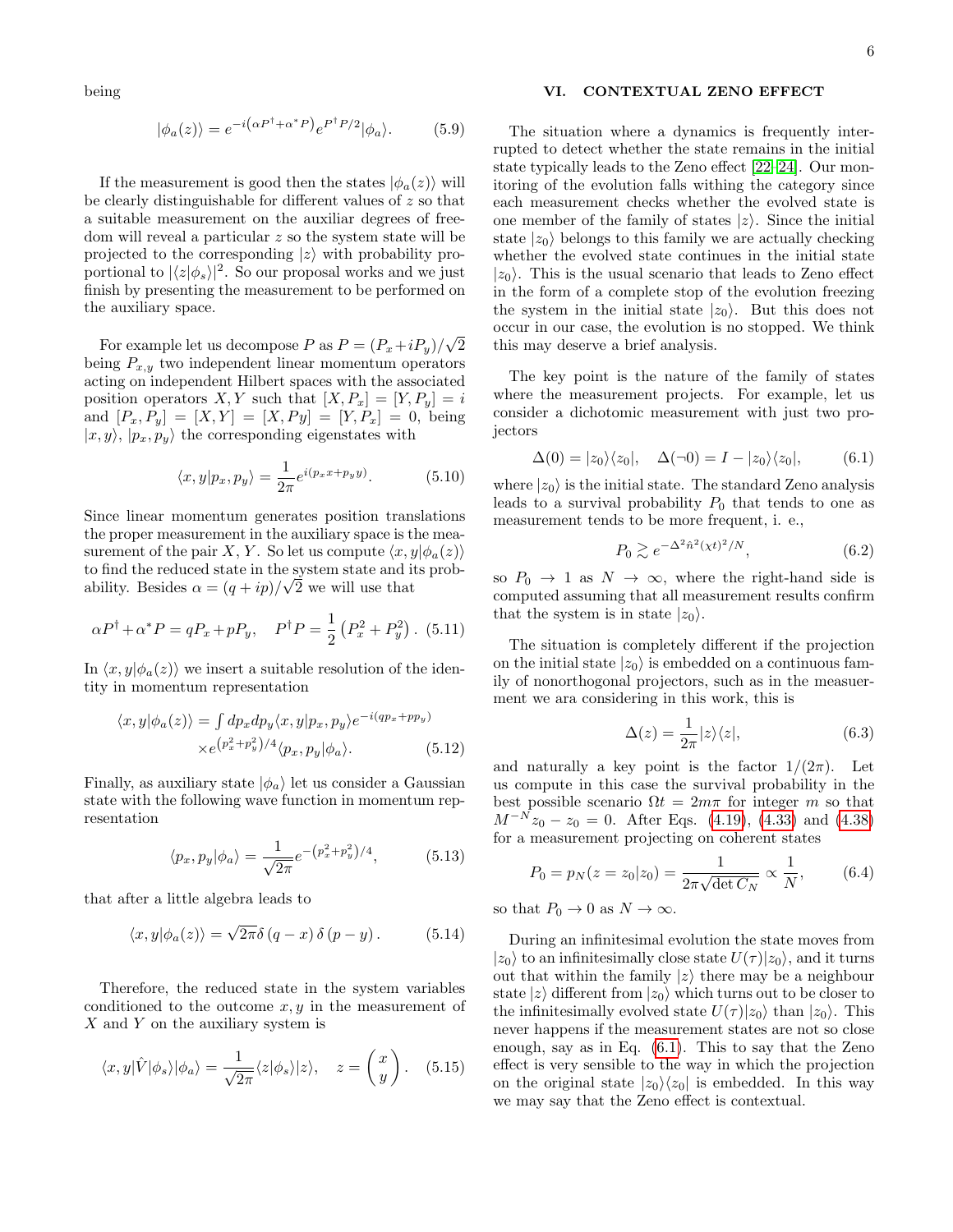## A. Overlapping kills the Zeno effect

Let us try to elucidate further the reasons explaining the lack of Zeno effect. Regarding the measurement basis  $|z\rangle$  there are multiple characteristics that might contribute, such as continuity, overcompleteness, and overlapping between different  $|z\rangle$ . We can present an extremely simple scenario with discrete outcomes and without overcompleteness, where the only explanation for the lack of Zeno effect is the overlap between POVMs elements.

Let us consider a two-dimensional space spanned by two orthogonal states  $|1\rangle$ ,  $|2\rangle$  and the following POVM, in such basis

$$
\Delta_1 = \cos^2 \alpha \begin{pmatrix} 1 & 0 \\ 0 & 0 \end{pmatrix}, \quad \Delta_2 = \begin{pmatrix} \sin^2 \alpha & 0 \\ 0 & 1 \end{pmatrix}, \quad (6.5)
$$

assuming that the outcome-dependent reduced states after the measurement are the corresponding normalized states

$$
\rho_1 = \begin{pmatrix} 1 & 0 \\ 0 & 0 \end{pmatrix}, \quad \rho_2 = \frac{1}{1 + \sin^2 \alpha} \begin{pmatrix} \sin^2 \alpha & 0 \\ 0 & 1 \end{pmatrix}, \quad (6.6)
$$

being  $\rho_1$  always the initial state. Note that the POVM is discrete, with just two only outcomes, so there is discreteness and no overcompleteness, while there is a clear overlap depending on the free parameter  $\alpha$ :

$$
\operatorname{tr}\left(\Delta_1\Delta_2\right) = \frac{1}{4}\sin^2(2\alpha). \tag{6.7}
$$

Let the evolution be governed by the Hamiltonian

$$
H = \hbar \omega \begin{pmatrix} 0 & 1 \\ 1 & 0 \end{pmatrix}, \tag{6.8}
$$

so that

$$
U(\tau) = e^{-iH\tau/\hbar} = \begin{pmatrix} \cos(\omega\tau) & -i\sin(\omega\tau) \\ -i\sin(\omega\tau) & \cos(\omega\tau) \end{pmatrix}.
$$
 (6.9)

The fundamental conditional probability reads in this case

$$
p(j|k) = \text{tr}\left[\Delta_j U(\tau)\rho_k U^{\dagger}(\tau)\right],\tag{6.10}
$$

which can be suitably arranged in a  $2 \times 2$  matrix as

$$
T = \begin{pmatrix} p(1|1) & p(1|2) \\ p(2|1) & p(2|2) \end{pmatrix}, \tag{6.11}
$$

with

$$
p(1|1) = \cos^2(\alpha)\cos^2(\omega\tau),
$$
  
\n
$$
p(2|1) = \sin^2(\alpha)\cos^2(\omega\tau) + \sin^2(\omega\tau),
$$
  
\n
$$
p(1|2) = \frac{\cos^2(\alpha)\left[\cos^2(\omega\tau)\sin^2(\alpha) + \sin^2(\omega\tau)\right]}{1 + \sin^2(\alpha)},
$$
  
\n
$$
p(2|2) = \frac{\cos^2(\omega\tau)\left[1 + \sin^4(\alpha)\right] + 2\sin^2(\alpha)\sin^2(\omega\tau)}{1 + \sin^2(\alpha)}.
$$
 (6.12)

Regarding the survival probability we are interested in quantum trajectories of the form

$$
p(1, j, k, \dots, m, 1) = p(1|j)p(j|k) \cdots p(m|1). \quad (6.13)
$$

When we are not interested in the intermediate results the survival probability becomes

<span id="page-6-0"></span>
$$
p_0 = \sum_{j,k,\dots,m=1,2} p(1|j)p(j|k)\cdots p(m|1). \tag{6.14}
$$

This is actually the matrix element  $(T^N)_{1,1}$  of the matrix  $M^N$ , where N is the number of measurements.

Let us first focus on the typical Zeno effect, in which all outcomes confirm that the state remains always at the initial state. In this case, after  $N$  measurements, this occurs with probability

$$
p(1, 1, ..., 1) = \cos^{2N}(\alpha) \cos^{2N}(\omega \tau),
$$
 (6.15)

that in the limit  $N \gg 1$  and small enough  $\tau = t/N$ , where  $t$  is the total evolution time, becomes

$$
p(1, 1, ..., 1) \to \cos^{2N} \alpha e^{-\omega^2 t^2/N}.
$$
 (6.16)

This clearly tends to zero as  $N$  increases for the overlapping case  $\sin(2\alpha) \neq 0$ .

On the other hand, when we are not interested in the intermediate results, we have that, after some little algebra, the survival probability [\(6.14\)](#page-6-0) becomes

<span id="page-6-1"></span>
$$
p_0 = \frac{\cos^2 \alpha}{2} + \left(1 - \frac{\cos^2 \alpha}{2}\right) \left[\frac{\cos^2 \alpha \cos(2\omega \tau)}{2 - \cos^2 \alpha}\right]^N.
$$
\n(6.17)

When there is overlap, i. e.,  $sin(2\alpha) \neq 0$ , we get lack of Zeno effect, as far as for  $N \to \infty$  only the first term survives:

$$
p_0 \to \frac{\cos^2 \alpha}{2},\tag{6.18}
$$

pointing to the overlap between POVM elements as the key feature inhibiting Zeno effect, the larger the overlap the lesser the survival probability. We also note that there is no classical-like evolution because the observation provides no enough density of states.

To further investigate the interplay between Zeno and lack of Zeno effect, we may consider the situation in which the overlap may depend on the number of measurements N through  $\alpha$  in such a way that  $\alpha \to 0$  as  $N \to \infty$ . When  $N \gg 1$  and  $\alpha \ll 1$  we get that [\(6.17\)](#page-6-1) can be approximated as

$$
p_0 \simeq \frac{1}{2} \left( 1 + e^{-2N\alpha^2} e^{-2\omega^2 t^2/N} \right). \tag{6.19}
$$

So if  $\alpha$  tends to 0 faster that  $1/$ N Zeno effect occurs, while otherwise there is no Zeno effect.